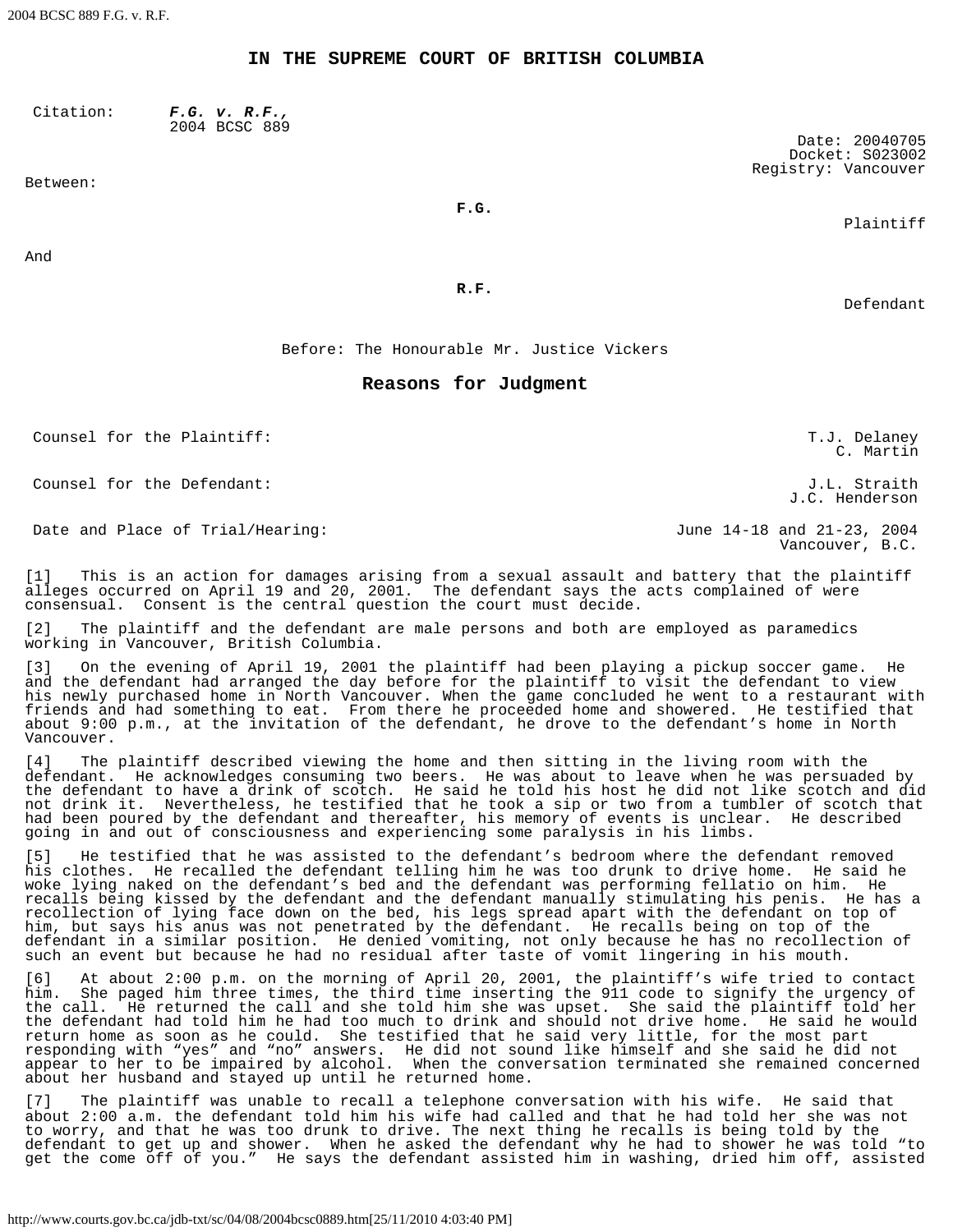him in dressing and told him to go home. He has no recollection of the drive home.

[8] On the plaintiff's arrival home at 5:00 a.m. his wife was sitting on a couch in the living room. He came in, leaned on the couch and said "I don't know what the fuck happened, I woke up in his bed, naked."

[9] The plaintiff's wife drove him to the emergency unit of the Lion's Gate Hospital. There he was examined by a general practitioner who coincidentally, happened to be the plaintiff's family doctor. Blood and urine samples were taken. The hospital records show arrival at 5:30 a.m. and discharge at 6:45 a.m. The plaintiff says he was home by 7:00 a.m.

[10] The urinalysis report records the urine specimen as a blood specimen and this is an error. The sample is said to have been taken at 0744 hours and this too is in error if the sample was taken from the plaintiff. The urine sample tested was negative for drugs and in particular, negative for Gamma Hydroxybutyrate (GHB). The sample was also negative for alcohol.

[11] The plaintiff's physician ordered baseline blood tests for sexually transmitted diseases and prescribed prophylactic anti-retroviral agents for HIV (HIV cocktail) which the plaintiff took over the following 30 days.

[12] The plaintiff is 30 years of age and is married with two young children. He says that he is heterosexual and has never experienced any desire for a same-sex relationship or encounter.

The defendant is 43 years of age and he was separated from his wife at the time of the incident. He too is married with two young children. Following his separation he publicly acknowledged his homosexual preferences. He says he invited the plaintiff to see his new home during the evening of April 19, 2001. His recollection is that during the evening of April 19 he received telephone calls from the plaintiff explaining why he was delayed. Eventually the defendant arrived at about 9:30 p.m. A few minutes after his arrival they were sitting in his living room consuming a beer. They talked about a number or things and continued to drink throughout the evening. He says that amongst other things they discussed his failed marriage; difficulties the plaintiff was experiencing in his marriage; and, a sexual advance by a male Scout leader the plaintiff had experienced when he was a youth in the Boy Scouts.

[14] When the plaintiff indicated he was going to go home at about 12:30 a.m. on April 20, the defendant said he told him this was not a good idea. He remembers the plaintiff saying at that time that he had had a lot to drink. The defendant says he escorted the plaintiff to his bedroom. He turned down the cover and sheet and the plaintiff removed all of his clothes except his underwear. The plaintiff then laid down on his bed.

[15] He testified that as he was leaving the bedroom the plaintiff asked him where he was going and asked him to come and sit with him and talk. The defendant went to the kitchen where he poured himself another scotch. He then returned to the bedroom, sitting on the bed. He testified that as they spoke, the plaintiff touched his leg and his chest. The touching became caressing and kissing. The plaintiff assisted in undressing him and then told him he wanted to engage in anal sex. The defendant provided him with a condom and the plaintiff, fully aroused, put it on. The plaintiff proceeded to have anal intercourse and experienced an orgasm.

[16] The defendant testified that the plaintiff rolled off him and lay beside him on the bed. He then made advances on the plaintiff, including an attempt at fellatio. The plaintiff told him that what he was doing was bringing up too many issues for him, referring to the earlier conversation they had during the evening. The defendant testified that he "backed off" and they lay talking. The plaintiff's pager went off and it was the 911 call from his wife. He said the plaintiff called his wife from a telephone on a bedside table.

[17] The plaintiff then slept and about 3:00 a.m. he got up to vomit, thereafter returning to the bed. At approximately 4:00 a.m. the defendant got up and used his computer to send an email. At approximately 5:00 a.m. the plaintiff got up and was shown to the shower and given a towel by the defendant. He says he did not assist the plaintiff in the shower. The plaintiff declined an offer of coffee and drove home.

[18] The plaintiff reported the matter to police later in April. In reconstructing the amount of alcohol consumed that evening for the RCMP, the defendant said there were 15 empty beer bottles to be taken to the recycle depot and three quarters of a 26 ounce bottle of scotch had been consumed. At trial he said the scotch was not a new bottle but had been used before. He acknowledged the plaintiff told him he did not like scotch and did not drink it. The defendant is unable to say how much either one of them consumed but he is certain they each had no less than two beer and two glasses of scotch. He estimates each glass would have contained about four ounces of liquor.

[19] The defendant denies he administered any drug to the plaintiff.

[20] Prior to this incident the plaintiff and his wife had been experiencing difficulties in their marriage. The plaintiff attended his general practitioner who diagnosed a clinical depression. He prescribed Paxil. The dosage had been gradually increased to 30 mg a day and this amount was being consumed by the plaintiff on April 19 and 20, 2001. Alcohol consumption is not recommended for any person using Paxil.

[21] W. K. Jeffery, a toxicologist, testified on behalf of the plaintiff. He says that if seven cans of beer and two one ounce drinks of scotch were consumed some alcohol would have been detected in the urine at 5:30 a.m. If two cans of beer and a sip of scotch were consumed he would not expect to find any alcohol in the urine at that time.

[22] Mr. Jeffery testified the drug GHB takes effect within 10 to 30 minutes of ingestion and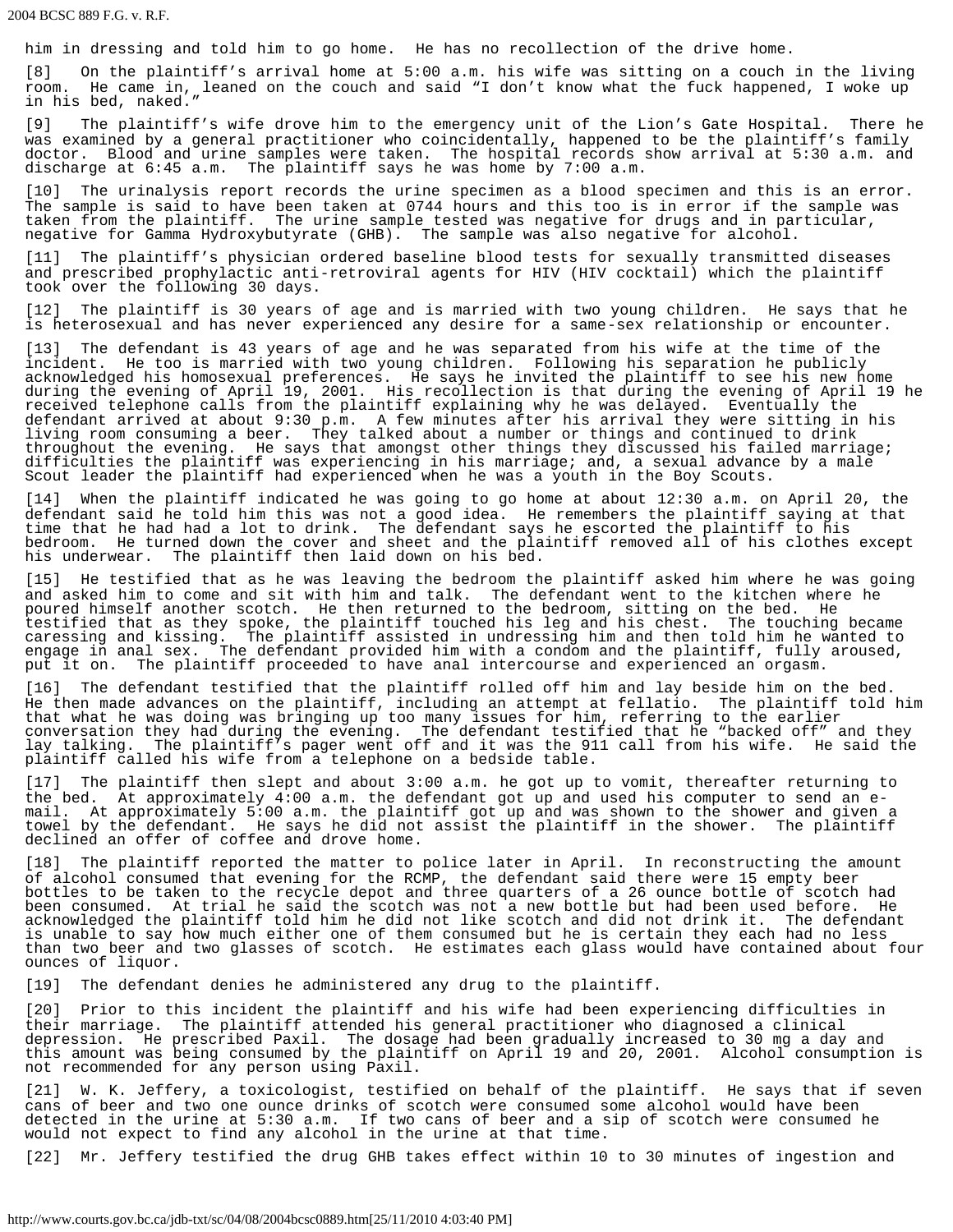its symptoms last three to four hours. A light to moderate dose can produce relation, euphoria, muscle relaxation, drowsiness, tremors, amnesia, nystagmus and dilated pupils. The drug is eliminated from the human body very quickly and is usually not detectable in urine six to twelve hours after ingestion.

[23] After the incident the plaintiff was off work for about five weeks. He was seen by a psychiatrist, Dr. Azim, who diagnosed post traumatic stress disorder (PTSD) and a major depression. His anti depressant drug, Paxil, was increased to 40 mg. per day and he remains on that dosage to this day.

[24] It is fair to say that the events of April 19-20, 2001 have consumed the defendant. He reports having intrusive nightmares, intrusive memories and sleeplessness. He developed a sense of insecurity which remains to this day. He is quick to anger and no longer the "happy go lucky" person he used to be. He began to drink excessively. He felt humiliated and experienced a loss of libido. Eventually he and his wife separated. He has experienced suicidal ideations and social withdrawal.

[25] The theory of the plaintiff is that he was administered a drug, likely GHB, and then sexually assaulted by the defendant. His counsel argues that, based on the symptoms reported by the plaintiff and on what was said by the toxicologist and by his general practitioner, Dr. Leon Bard, and by Dr. Roy O'Shaughnessy, a psychiatrist, it is more probable than not that the plaintiff was drugged by the defendant on the night in question.

[26] It is the submission of counsel on behalf of the plaintiff that the evidence of the plaintiff should be accepted. He argues that the negative blood alcohol finding taken from the urine sample supports his client's recollection that he only had two beers and a sip of scotch. He relies heavily on the symptoms his client experienced following the event supported by the testimony of expert witnesses. In his submission the evidence of the plaintiff should be accepted and the evidence of the defendant should be rejected because it is the fabricated story of a sexual molester who subdued his victim with a noxious drug.

[27] There can be no doubt the parties engaged in sexual activities. The defendant says these acts were consensual and he bears the burden of proof of that defence, on a balance of probabilities.

[28] I recognize the importance of these proceedings to the well being of the plaintiff. Unfortunately, I have concluded that his evidence cannot be relied upon. He says his recollection of the event is not complete. I find he had at least two beer and two drinks of scotch as described by the defendant. He consumed this during a period of time when he was cautioned not to consume alcohol because he was on a prescription drug, Paxil. One can only speculate on what the impact of the alcohol was in these circumstances. The plaintiff was argumentative and evasive during cross examination. His narrative was more in the nature of what must have happened, because he cannot accept what actually took place. I am satisfied his evidence cannot be relied upon.

[29] His evidence of lack of consciousness and limb paralysis is inconsistent with the fact that he made a telephone call to his wife at 2:00 a.m. He has no explanation for his being in a position of anal intercourse. It is not a position that could be forced upon him by the defendant. His ability to drive home at approximately 5:00 a.m. cannot be ignored.

[30] In addition, I am unable to rely upon the results of the urine sample. While it was indeed a urine sample, it is noted as blood. The time of the taking of the sample is wrong, if it is indeed a sample of the plaintiff's urine. He was at home at the time the sample is said to have been taken. On a matter of this importance I am not at all confident the sample was a sample of the plaintiff's urine. None of the usual precautions were taken to ensure continuity of the sample.

[31] I accept the evidence of the defendant, preferring it to that of the plaintiff. Wherever there is a conflict in the evidence I have relied upon his version of events. With the exception of his estimate of alcohol consumption, the evidence is consistent with what he told the plaintiff in telephone conversations following the event, recorded by the plaintiff unknown to the defendant.

[32] On a consideration of the evidence I am unable to say why there are substantial gaps in the memory of the defendant. I am satisfied he was not administered a drug and in particular, was not administered any GHB. No doubt the alcohol and the Paxil were incompatibles, but whether they combined to cause gaps in the plaintiff's memory is not a conclusion I can draw from the evidence before me.

[33] As difficult as it might be for the plaintiff to accept, I am satisfied the sexual acts that took place between the parties, as described by the defendant, were consented to by the plaintiff.

[34] The action is dismissed.

[35] The plaintiff has made serious allegations against the defendant that if true, would constitute criminal conduct. In these circumstances I am satisfied the defendant is entitled to recover special costs.

[36] Before the trial the defendant brought a motion for an order that the plaintiff be found in contempt of court. The plaintiff says the application was frivolous, vexatious and bound to fail. The motion was adjourned generally. The plaintiff now wants to have that motion set for hearing. He seeks a dismissal of the motion and an order for special costs. If this motion for contempt of court is proceeded with I am not seized of the matter and it may be heard by the